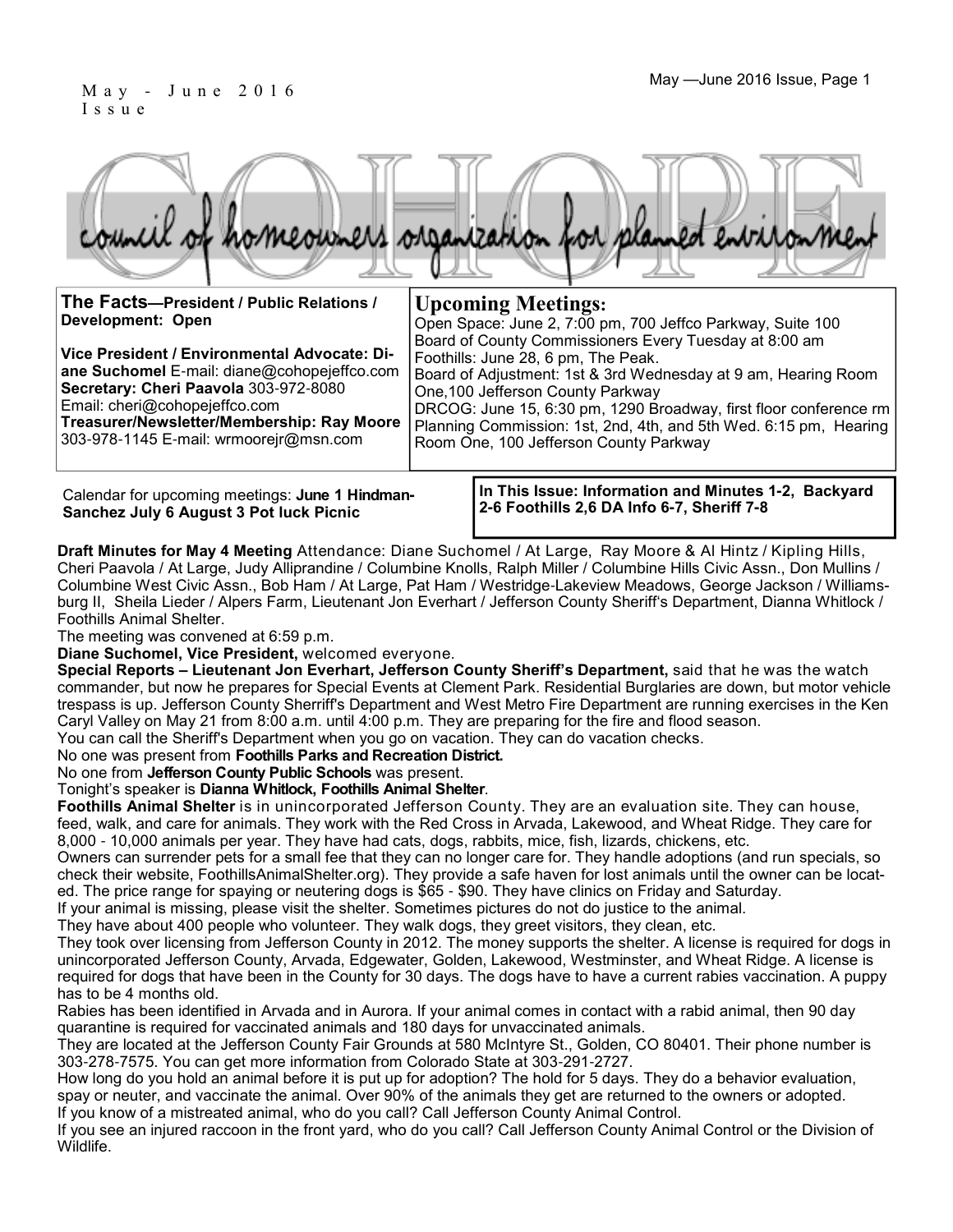Do prairie dogs get rabies? No, Dianna doesn't think so. But they can get the plague or hanta virus.

Someone's dog has been euthanized so they do not need to get the license reminder any more. Call Dianna. In Jefferson County the number of pets is limited to 3 animals. Is this enforced? Yes although it depends on the area where you live.

**Reports from Officers** Roll Call was taken. We had 10 members present and we have a quorum.

We do not have a President.

**Ray Moore, Treasurer**, was present. We have \$1,838.33.

**Cheri Paavola, Secretary**, was present. The Minutes for April were approved.

**Diane Suchomel, Vice President,** was present.

There was a application for 4950 S. Kipling Parkway. This is where the Hugh M Woods was. Parisi Speed School opens in June. It is for kids. There is a small sign on their monument sign about the Parisi Speed School but so far no permit for that business has been finalized. Construction people have been working on the building lately.

The election for Foothills Parks and Recreation District was yesterday. Peggy Farrar was elected for Ward 2. William Meyer was elected for Ward 1. The election results won't be official until May 12.

The Community Meeting about the Deer Creek golf course was rescheduled for May 12 at 6:00 p.m. at Terrace Gardens at 11851 Shaeffer Drive. They want to rezone the property for multifamily townhomes. The developer for the Deer Creek golf course is calling their product "paired homes"... there will be a few stand-alone single homes in places where topography won't be suitable for the "paired homes"

Jeffco Fair and Festival will be on Aug. 11 - 14 at the Jefferson County Fairgrounds. They will have a rodeo, 4-H, a history of Jefferson County, etc. The website is http://jeffco.us/public-engagement/news/2016/jefferson-county-fairgroundscomes-alive-this-summer-with-a-new-signature-event/.

There is a meeting on May 10 at 7:00 p.m. about Blue Heron Park and the dam at the West Ridge Elementary School. The CVS at Bowles and Kipling are asking for a minor adjustment. They want to remove 2 buildings.

The 2 cell towers for West Littleton Health Center (at the Fun City site) were approved. The cell towers will have support AT&T, Verizon, T Mobile, and Sprint. Now the church to the east of the property is asking for a 80' stand alone cross with a cell tower.

**Old Business** The position of President for COHOPE is still open.

When bushes or trees are obstructing sidewalk access it is not a zoning issue. It is an Roads and Bridges issue. Send them a letter.

#### **New Business** None.

**Announcements** Our speaker for June is Mr. David Firmin of Hindman-Sanchez. He is an Assistant Managing Partner. He will go over the new laws from this year.

Our picnic is in Aug. We will need to reserve a Lilly Gulch meeting room for the November meeting . We adjourned at 8:06 p.m.—*Cheri Paavola, Secretary*

| <b>COHOPE Treasury Activity: May 2016</b> | <b>W R Moore, Treasurer</b> |    |         |
|-------------------------------------------|-----------------------------|----|---------|
| <b>Beginning Balance May 4, 2016</b>      |                             | S. | 1818.33 |
| <b>Deposits</b>                           |                             |    | 20.00   |
| Paavola \$20                              |                             |    |         |
| Withdrawals                               |                             |    | 36.53   |
| Website \$26.19                           |                             |    |         |
| May Newsletter \$5.17                     |                             |    |         |
| June Newsletter \$5.17                    |                             |    |         |
| <b>Ending Balance June 1, 2016</b>        |                             |    | 1781.80 |

**Foothills Park & Recreation District, Contact: Kate Dragoo, Communications & Marketing Supervisor (303) 409- 2525; kate@fhprd.org**

**Foothills June Events**

**NEW - Family Nights at Foothills Outdoor Pools** Foothills Park & Recreation District's outdoor pools will offer Family Nights with extended evening hours on select week nights with discounted admission for busy families who can't attend daytime hours. Children 5 and under MUST be accompanied in the water by an adult (age 18 or older) and be within arm's reach at all times. Offer Valid at all Foothills Outdoor Pools between May 30 – August 16 on the select days and hours as noted per pool location. Fee: Individual \$2, Household \$8.

Mondays, 6:30-8pm at Weaver Hollow Pool - 12750 W. Stanford Avenue, Morrison, CO 80465

Tuesdays, 6:30-8pm at 6th Avenue West Pool - 400 Holman Way, Golden, CO 80401

Wednesdays, 6:30-8pm at Deer Creek Pool - 8637 S. Garrison St, Littleton, CO 80128

Thursdays, 5-8pm at Columbine West Pool - 7046 S. Webster St, Littleton, CO 80128

View all outdoor pools information and specials at www.ifoothills.org/pools\_outdoor.asp

**Foothills Entertainment Series** Performances are family friendly and held in Clement Park (7306 W. Bowles Ave. Littleton, CO 80123) at the Grant Family Amphitheater. Concerts are free thanks to grant funding and community busi-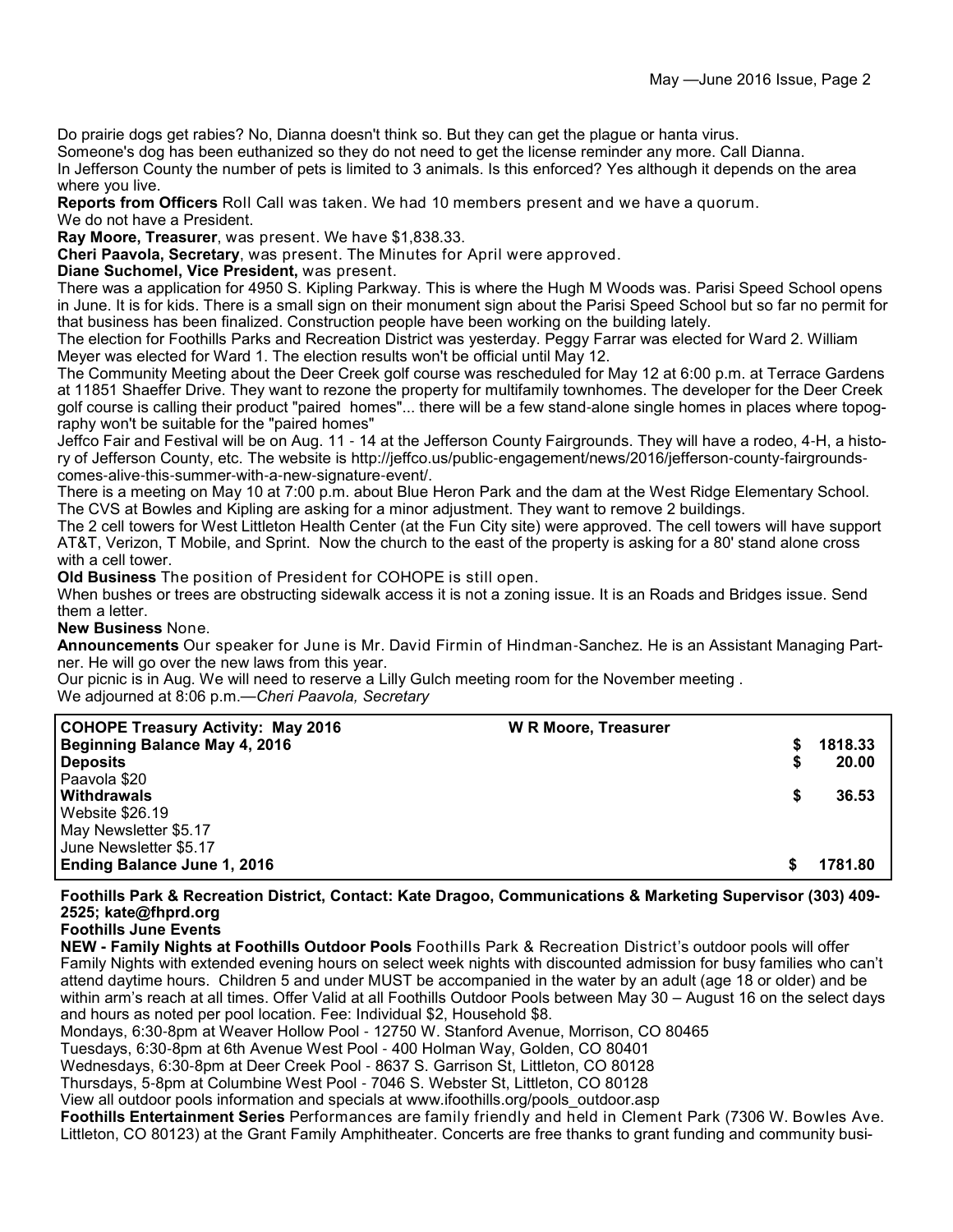# **THE BACKYARD**

## Columbine Hills News

*From* **President's Corner** Neighbors, Finally – it's May, man it has been a crazy spring. I hope we are done with the snow for a few months. I'm still going to wait until Mother's Day to set out my tomatoes and peppers though. I'm so grateful to have green around town finally. I hope CDOT gets the sand cleaned off the county road, my motorcycle has been sitting for too long; those winding mountain roads are calling to me too.

Say, would you like to get involved in CHCA? This month at our meeting [second Saturday of the month at 0900 at the park on S. Kendall and W. Canyon Ave] we will have a yearly election of officers. I got involved a few years ago as a fill in board member never having a clue that someday I'd become the President. You can get involved too; we need people who care enough to get involved. We discuss issues and problems dealing with our community. Did you know that at least two HOA's very near here use CHCA as "negative examples" of how things should be done? Yes I talk with our neighbors; and I'm not happy with that trend. The CHCA board tries hard to work for and with you to keep our neighborhood the best it can be. Now that spring is really here and most all of us are sprucing up our property, please keep a couple of things in mind. All of us who walk in the evenings expect to use a sidewalk that is free of shrubs; please trim those bushes back now so we don't have to walk out in the street. If you have a corner lot, be thoughtful when it comes to planting flowers/shrubs/trees etc. JeffCo regulations require they be kept trimmed low enough so as to not impede the view of motorists at intersections. We had a number of neighbors last year that had difficulty with that regulation; I really hope that doesn't happen again this year. I hope you notice the new signs we've recently purchased to keep us informed of special events. We bought these at considerable expense, if you see someone tampering with them or attempting to remove them; please work with us and help stop that sort of vandalism.

Remember, be the kind of neighbor you wish you had.— *Randy Montgomery* – *CHICA President, rmontgomery@frcs.org From* **CHICA BOARD MEETING, April 12 2016**—Officers Present: Randy, Don, Michaele, Pat Board members present: Ralph M., Kelly G., Jennifer G., Steve

Community members present: Efrain and Winnie O, Phillip C, Alicia , Jaine Gonda (jeffco officer)

Membership update: 119 memberships received. Membership status – 211 total (highest was 299).

Old Business: Entrance sign on Kendal Blvd – Randy will submit application to Jefferson County to install stone and he expects expedited reply. Paid fee for application.

Additional old business – We are purchasing 6 signs as voted on by the board for notification of events. – Each board member will be responsible for 2 signs put up and take down for each event unless otherwise arranged.

New Business: Dumpster Day – Randy has not had any luck with getting any waste management companies. Pat will be getting the names of Presidents of other hoas in the area so we can try to find out who they are using for their dumpster day.

"Spring Has Sprung Festival" – April 17th, Sunday, 2-4 p.m. Final plans were made to include food, supplies, possible "bouncy castle", locating volunteers for the event, setting up a CHICA information table with information regarding "Neighbors Helping Neighbors".

Officer Janie Gonda - Smart 911 was discussed – she suggested all residents – owner or renter – should sign up for this. Also, reverse 911 and code red. She suggested everyone research and sign up as well as Nextdoor.com. She also said that our district has the highest rate of theft due to people leaving their garages open and cars unlocked when in the driveway or on street. Also, she said to watch your license plates. Thieves like to steal not only the plate but the stickers too. Take a razor blade and cross hatch your stickers so they don't come off in one solid piece. This way, when they try to peal your stickers off, they come off in pieces.

When there is an issue with your neighbor, Jefferson County has mediation services available free of charge. If you have an issue please call the Jefferson County Police department (NOT 911) to get more information if you are in need of those services.

We also had a question about neighbor's trees and roots encroaching on your property and messing up driveways, sidewalks, etc. Office Gonda suggested free mediation services to help with this. If you have an issue with your neighbor, please try to resolve it amicably before calling the police. Reasonable people can come to reasonable solutions. If you still can't come to an agreement, call and set up a free mediation. Lets all try to work together to make our neighborhood a great place for everyone to live.

Meeting was adjourned at 10:20 a.m.

## Columbine Knolls Voice

### *From* **March 8th 2016 Board Meeting** Matt calls meeting to order at 7:05 p.m.

Board Members in Attendance: Matt Hale, Judy Alliprandine, Lee Woodbury, Adam Brewer, Birgit Whitelaw, Natalie McClish, Bryan Slekes, Skip Wilcox. Guests: Jedediah Moore, Ruby Lohman, Ronald Tawski, Ryan Zoetewey Public comments: Ronald asks questions about garage addition. Board responds with PIPSA needed with information for the architectural control committee for review.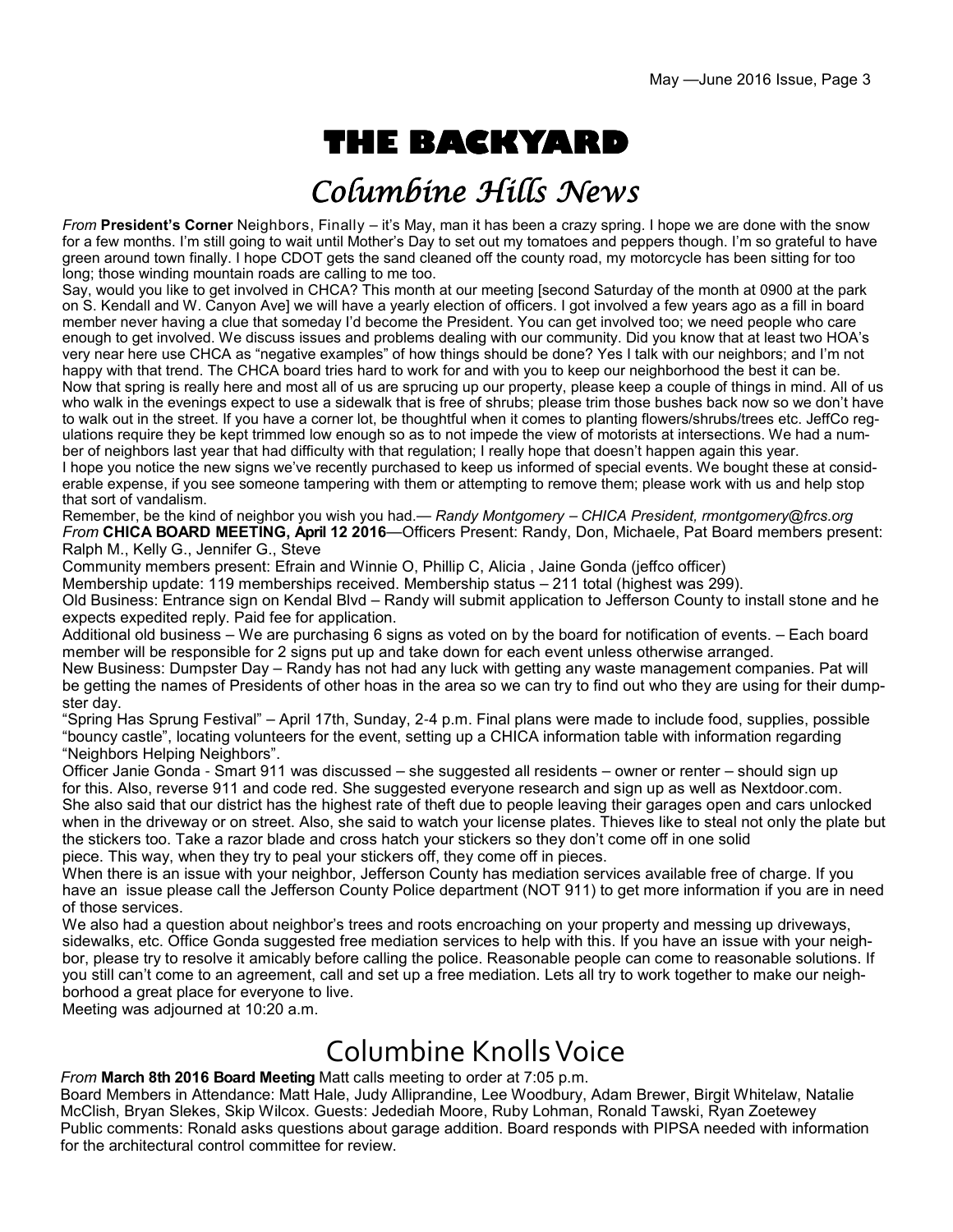Ryan comments on violation letter for trailer violation. Board communicates our desire to enforce our current covenants. Violation process is explained through 3 inspections and letters.

COMMITTEE REPORTS Membership—Nathalie 296 members YTD, compared to 382 totals last year.

Proposed idea to split membership responsibilities from treasurer due to time consuming nature. Idea discussed.

Safety, Beautification and Maintenance—Birgit Tower has been fixed due to automobile accident. Sheridan Ct entrance work started this week.

Covenants and Architectural Control—Matt Lee, Bryan, Matt went to knock on doors for 3rd violations. Were unsuccessful in contacting homeowners, one that was contacted was not cooperative. We will need to go to court with these offenders one at a time.

Special Events/Programs June 3rd and 4th (Friday, Saturday) HOA garage sale

June 11th, Saturday HOA clean-up day. Check with Skip to make sure this date is correct as he is the one getting the trash truck lined up at Normandy Elementary school parking lot.

July 4th, Monday 4th of July Parade at Maker Park

August 3rd, Wednesday pool party at Columbine Knolls Pool

October 21st, Friday Halloween party at Normandy Elementary school's gym.

COHOPE –Judy No updates on neighborhood developments.

Lee motions to join COHOPE again for the next year. Skip seconds all in favor.

Treasurer's report P&L statement sent out.

New Business

Micro Brew event mentioned. Tabled for further discussion.

Executive Session entered at 8:12 p.m. Bryan motions to end Executive session, Judy seconds all in favor. Meeting ends at 8:47 p.m.

Adam motioned to adjourn meeting at 8:48 p.m. and Brian seconds all in favor.

### **Columbine Knolls South II REVIEW**

*From* **President's Corner** I hope everyone is enjoying the beautiful spring weather! It's such a joy to see flowers starting to pop up and the smell of fresh cut grass! Thanks to everyone who has made that extra effort to keep their property in great shape. The entire neighbor benefits!

The Landscape Committee was busy in April completing the annual spring cleaning for the main entrance to the community at Chatfield Ave and Yukon Way. The Landscape Committee is headed by Stephanie Haberkorn with volunteers; Bob Pellegrini, Gretchen Moore, Jay Seifert, Joan Weymiller, Donna Tellschow, Curt & Darla Ehli, Tom & Anita Schicktanz, and Steve & Mary Kalney. Thanks to any additional volunteers I may have missed and, if you're interested in volunteering for future clean up, please contact me at jblake5280@gmail.com or 303-842-2306.

The Community Garage Sale, Friday, June 3rd and Saturday, June 4th is coming up! The community sale will be advertised through signage and a number of online sites. We hope you'll take advantage of the opportunity to clean out items you no longer need and get out to meet your neighbors!! New this year, ARC will have a truck stationed in the Coronado parking lot Saturday June 4th from 8 a.m. – 4 p.m. accepting tax deductible donations. This is a great opportunity to drop remaining items at the end of your sale or for those not able to participate in the sale, who still want to clean out unwanted items. Standard ARC donation guidelines apply. You can visit their website for details http://www.arcthrift.com/ donation.html. Additionally, don't forget Wednesday, June 8th, will be our large Item pick up available to all current HOA members.

Please keep in mind we have many children in the neighborhood out playing and riding their bikes. Remember to drive with caution and to teach your children tips to play safely.

Hope to see you at our next board meeting. We always welcome guests!—*Jennifer Blake, President CKSII HOA*

### Columbine West Civic Association Newsletter

*From* **A Moment With The Board** The April 12th CWCA meeting of volunteers was at Dutch Creek Elementary, business was not conducted as usual for the first 45 minutes of the meeting. There were about 35 residents in attendance with questions concerning a garage structure being constructed on S Zephyr. Questions were about covenants, enforcement and zoning allowances. The ACC Liaison spoke to the homeowners on application processes and approvals. Some asked why the ACC Committee volunteers were not published like the rest of the Board /Officers. The committee names are not published for security reasons, past history has had some members being harassed for writing up violations. Nextdoor Lead spoke to community members about recent behavior on the Nextdoor site, informed them that postings that are in direct disregard of the Guidelines will be removed. Guidelines will begin being posted in the newsletter under Nextdoor header. Community members would like to see more association news being shared in the newsletter. The Board is currently discussing that. Annual elections will be at the May 10 th meeting. The slate of officers is currently, Pres. - Gary McCombs, V.Pres. - John Basila, Treasurer - Cindy Coats & Secretary – OPEN. There are (2) Board Members, Kathi Waite, Ken Sweet running for re-election and one position OPEN to fill, which have a 2 year term commitment. If you are interested in volunteering some time, joining the Board or Secretary position, please contact CWCA. Remember to send in your membership dues for 2016. A newly formatted organizational structure will be implemented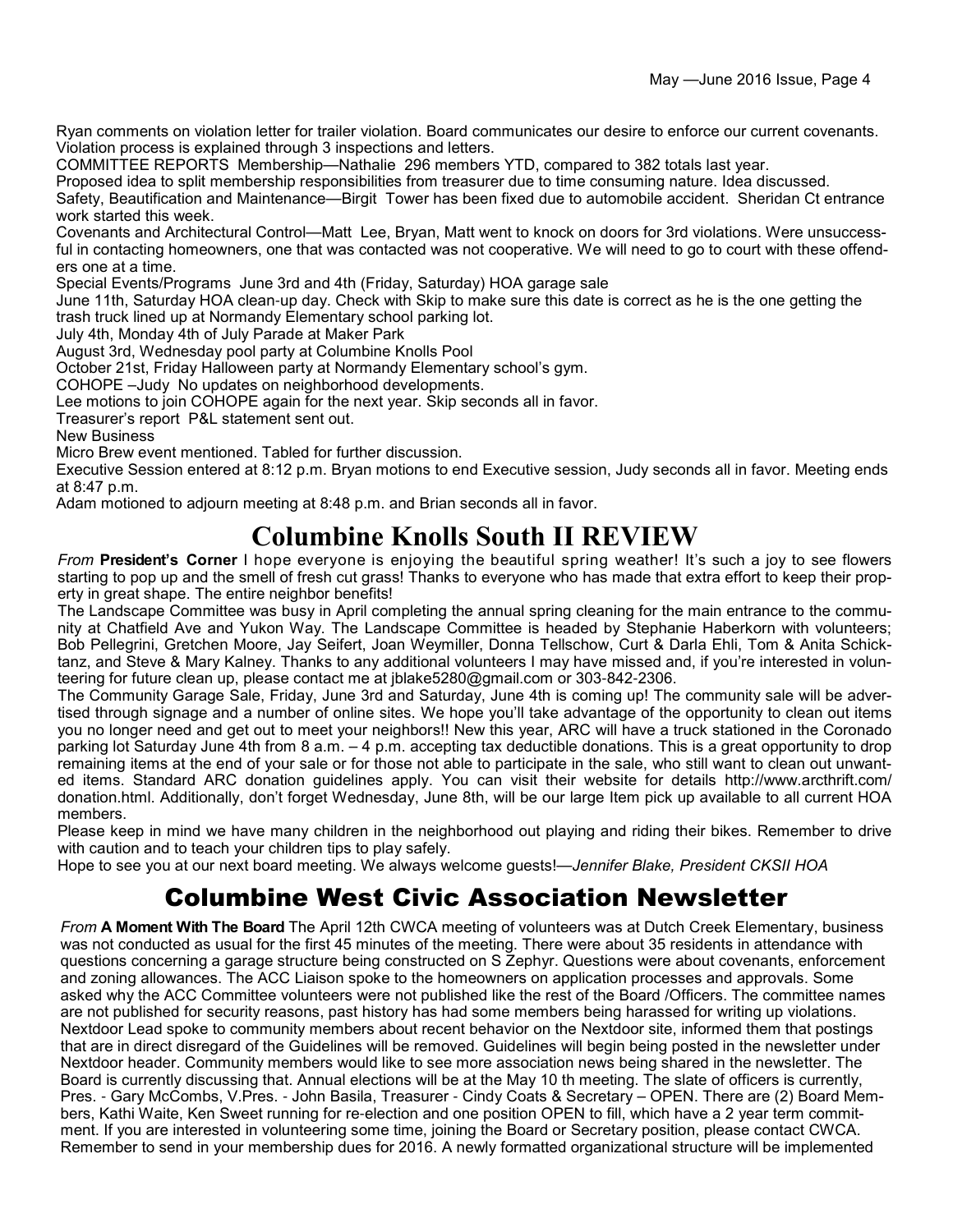by the Officers/ Board members to help streamline volunteer duties within the association. If you have questions, feel free to call the voicemail line or email CWCAtalk@gmail.com. Remember if you have any suggestion of ideas, call the voicemail, drop an email, just contact us. We look forward to hearing from the community. Residents are encouraged to attend any monthly meeting. The next one is May 10th , 2016 at 7:00 p.m., Dutch Creek Elementary, second Tuesday of the Month.

## The Leawood Rapporter

*From* **Leawood Civic Association Minutes April 6, 2016** The meeting was called to order at 7:07 p.m. by Vice President Paul O'Connor. Board members present were Rhonda Eveleth, Richard White, Mike Shaw, Chip Langowski, Nancy Bock and Debby Baker. Residents Ollie and Joanne Jacobson were also present. The night had been designated as LCA Volunteer night. Prior to the meeting, attendees enjoyed lots of pizza, salad, soda and dessert.

The annual Easter Egg hunt was finally able to proceed on Saturday, April 2. 1,300 eggs were hidden. Our thanks to all of the volunteers that made it happen.

There are 4 applicants for the LCA Scholarships. Nancy will schedule interviews.

The Spring Garage Sale is May 13th & 14th. Kevin and Cathy Ashton will coordinate advertising and location maps. To be included on the map, registrations must be received by May 10th.

The Neighborhood Clean-up will be in June. Nancy will coordinate with Leawood Elementary on the date. Board agreed that 2 dumpsters are needed. Richard will be checking with companies to get the best price.

Front Yard Parties begin in June. Rhonda and Debby will coordinate to establish dates.

The LCA membership flyer will go out by the end of April. Mike and Rhonda will coordinate getting the flyer printed and mailed.

The possibility of having 1 trash and recycle service for all of Leawood was discussed. Debby will check with providers and report back to the board at the May meeting.

Concern was raised about the ice flows that develop on streets without sun exposure.

Meeting adjourned at 8:17 p.m.

*From* **Leawood Metropolitan Recreation and Park District Minutes March 9, 2016** The meeting was called to order at 6:42 p.m. at Leawood Elementary School in the Teacher's Lounge by President Kyle Sargent. Members present were: Directors Donna Snyder/Treasurer, Linda Smith/VP/Secretary, Debby Baker/Special Projects and Designated Election Official and Parks Manager, Dave Padilla.

Treasurer's Report – Donna submitted the Treasurer's Report. Income from property taxes, ownership tax income and lottery funds were received. A check from Southwest Metro Water and Sanitation District was received for the concrete C-line repairs. Invoices for the month include: Denver Water, United Site Services, Columbine Courier for public notice of cancellation of election, Waste Management, LCA for newsletter share for February and March, Dave's invoice, snow removal and reimbursement to petty cash. Linda moved the Treasurer's report be received and bills paid. Debby seconded and the motion passed.

Parks Manager Report –L&M's contract for mowing and other landscaping needs was rejected because it exceeded our budget. Dave met with several other landscaping companies and decided on Weston Landscaping. Donna moved to accept Weston Landscaping contract and for Dave and Kyle to finalize the cost and enter into a contract. Debby seconded the motion and the motion was unanimously approved.

Dave met with Platte Canyon and Southwest Metro Water and Sanitation District about a bypass line they will be working on. It will affect us in the area of Kendall and Weaver in the Fall. Dave will keep us posted as he attends additional meetings.

Urban Drainage finished their work on the undercutting on the south end of Raccoon Park. They did a nice job, cleaned up the area and added a few bushes. Dave will have the painting contractor start on the iron fences at Leawood Park and check on his work before committing to a full contract to paint the other fences, sign poles and maybe some benches. Trash was picked up in all parks and doggie walk bags replaced. Dave noted he is encountering trash in our containers that seems to be personal trash. There is one area we need to address especially. Please do not put your personal home trash in park trash receptacles.

Old Business – Request to use Leawood Park baseball field - South Jeffco Sports has requested to use the baseball field all day on Saturday, April 23rd because other fields are not available to them. Additional rental charge for that day was discussed. Debby moved to charge \$50 for the one-day usage. Linda seconded and the motion passed unanimously. Kyle will inform them of our decision.

New Business – 2016 Projects - The Board met on Tuesday, April 12 to walk the parks and add items to the project list for this year. Due to inclement weather, we were only able to walk Weaver Park. Another walk is scheduled for Saturday, April 30 from 4-6 PM. We will start at Leawood Park. Discussion on priority of projects will take place at the May 11 meeting.

The meeting was adjourned 8:15 p.m.— *Linda T. Smith, Vice President and Secretary*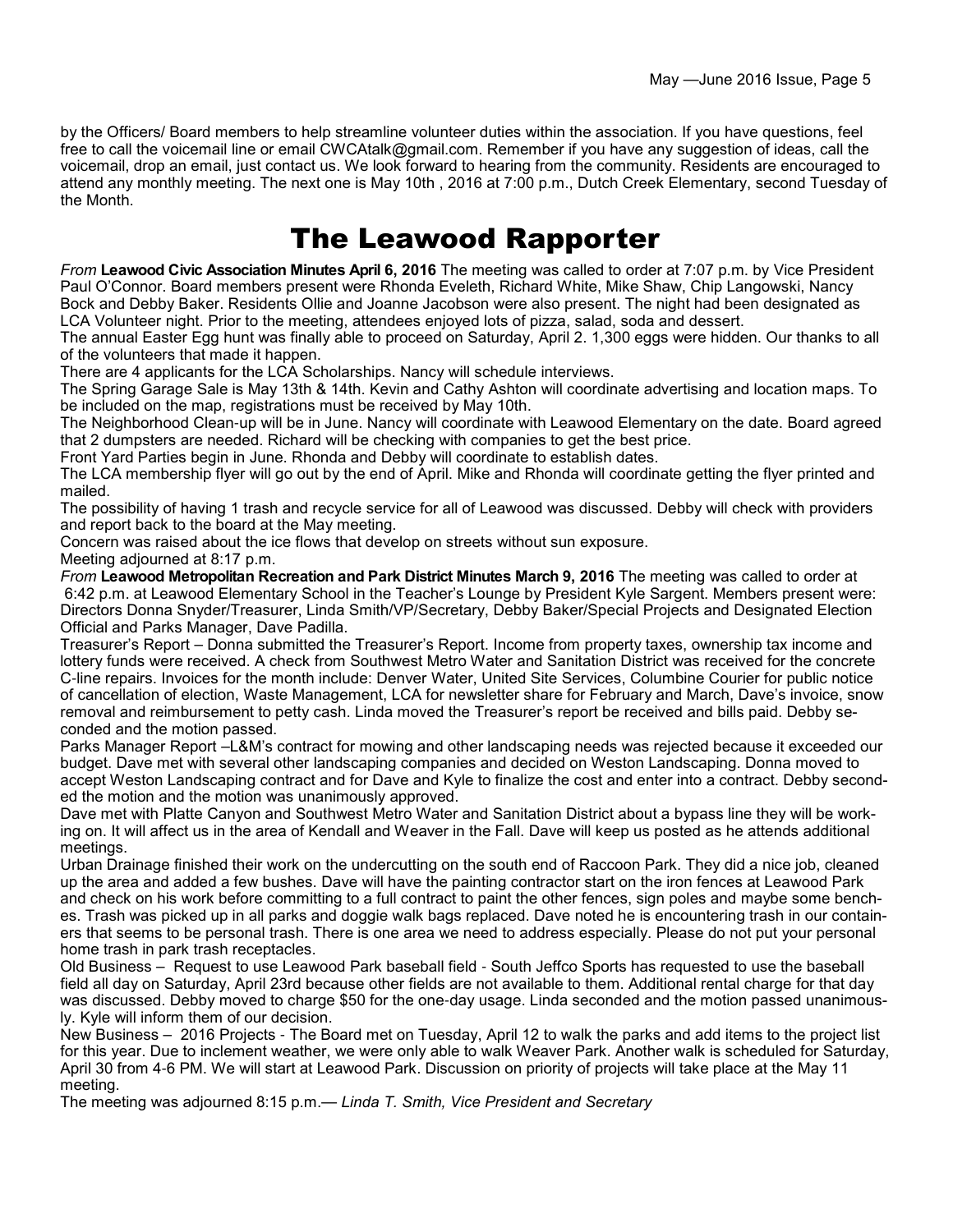### Woodbourne

*From* **Notes From the Board** The Annual Homeowners meeting and April Board Meeting were both held on April 6, 2016, at the Woodbourne Clubhouse. Several topics were covered including budget issues, new pool keys, and issues around the clubhouse.

BBQ Pitmasters! I'm again looking for more cooks to compete in this year's Third Annual BBQ Pitmaster contest. We have a two time defending champion who is talking a lot of smack. If you were a cook last year, I've already got you on the list. However, we're always looking for more cooks. Please give me a call if you are interested or simply want more information. The HOA will help cover your costs, and the meat is then donated to the community potluck.

The Board would like to reach out to our seasoned citizens because we are looking for judges for our annual BBQ Pitmaster contest. Seasoned citizens meaning over 70, retired, live in the neighborhood, and really like BBQ. If interested, please give me a call (720-220-6805) or send me an email.

Just a reminder that the HOA will be sending out several dead tree notices this spring. Our upcoming chipper event will help you get rid of the branches at no cost to you. Just bring your branches to the clubhouse on Saturday May 14, 2016 from 9:00 a.m. to 1:00 p.m. and our landscaper will have a chipper to take care of them for you. The annual garage sale and large item trash pickup are also just around the corner.

Attention teens! Are you still looking for a part-time summer job? Well, have you considered being a lifeguard at Woodbourne? We are still looking for more guards. If you are interested, please give me a call (720-220-6805) and I will get the Perfect Pools contact information to you.

Pool Fobs – If you were unable to get your fob at the Annual Homeowners meeting we have the following times where you can also come to the pool house and pick up your fob.

Our next monthly Board meeting will be held on May 18, 2016, at the Clubhouse. Please contact Steve Mitchell with Management Specialists at 720-974-4252 with any questions. — *Jay Hansen, President*

ness sponsors. Bring blankets or lawn chairs, parking is free, glass containers are prohibited, dogs on leash welcome. For the full line up, visit www.ifoothills.org/concerts

**JUNE concerts** Thursday, June 2, 7-8:30 p.m. – Potcheen (Celtic rock)

Thursday, June 9, 7-8:30 p.m. – Moors & McCumber (folk duo)

Thursday, June 16, 7-8:30 p.m. – Rebecca Folsom (Americana songstress)

Thursday, June 23, 7-8:30 p.m. – Crystal Swing Band (big band swing)

**Pool Parties at Foothills Pools** Cool off at Foothills Park & Recreation District's June pool parties. Admission fee is only \$3 per person during open swim hours. Organized games, activities, food and prizes will be happening at the following locations and times:

Saturday, June 11, 1-3 p.m. at Lilley Gulch Recreation Center (6147 S. Holland Way, Littleton 80123)

Saturday, June 18, 11 a.m. – 1 p.m. at Columbine West Pool (7046 S. Webster St. Littleton 80123)

Saturday, June 25, 12-2 p.m. at 6th Avenue West Pool (400 Holman Way, Golden 80401)

For more information, call 303-409-2100 or visit www.ifoothills.org/events

**Saturday, June 18 – Foothills Golf Expo** At this FREE event, try out the latest equipment from leading golf manufacturers, pick up gear during our pro shop sale, take advantage of 15-minute lessons, door prizes and more. Saturday, June 18, 10 a.m. - 2 p.m. at Meadows Golf Club (6937 South Simms St., Littleton 80127) www.foothillsgolf.org/events.

**Father's Day Special, June 19** All dads swim free during open swim hours when accompanied with their child(ren) at Foothills Park & Recreation District's indoor and outdoor pools on Sunday, June 19, 2016. Open swim hours vary at each site, call for hours. For more information call 303.409.2333 or visit www.ifoothills.org/events. 6th Avenue West Pool (400 Holman Way, Golden 80401)

Columbine West Pool (7046 S. Webster St. Littleton 80123)

Deer Creek Pool (8637 S. Garrison St. Littleton 80128)

Lilley Gulch Recreation Center Pool (6147 S. Holland Way, Littleton 80123)

Ridge Recreation Center (6613 S. Ward St., Littleton 80127)

Weaver Hollow Pool (12750 W. Stanford Ave., Morrison 80465)

#### **Kids Hit Range Balls FREE in June**

During the month of June, kids hit range balls FREE Monday-Friday from 1-3 p.m. at Foothills Golf Course (3901 S. Carr St., Denver 80235) and Meadows Golf Club (6937 South Simms St., Littleton 80127). www.foothillsgolf.org

#### **Don't Miss Senior Law Day in Jefferson County** *From* **OFFICE OF THE DISTRICT ATTORNEY**

*(Golden, CO – May 16, 2016)* The Jefferson County District Attorney's Office is hosting its 6<sup>th</sup> Annual Senior Law Day on June 4, offering educational seminars for seniors and for adults who may be facing challenges with their aging parents.

There are 18 valuable workshops, including topics on Medicare Issues; Wills/Trusts; End of Life Issues; Powers-of-Attorney, Conservatorship and Guardianship; Reverse Mortgages; Investment Fraud; and Identity Theft. Attorneys and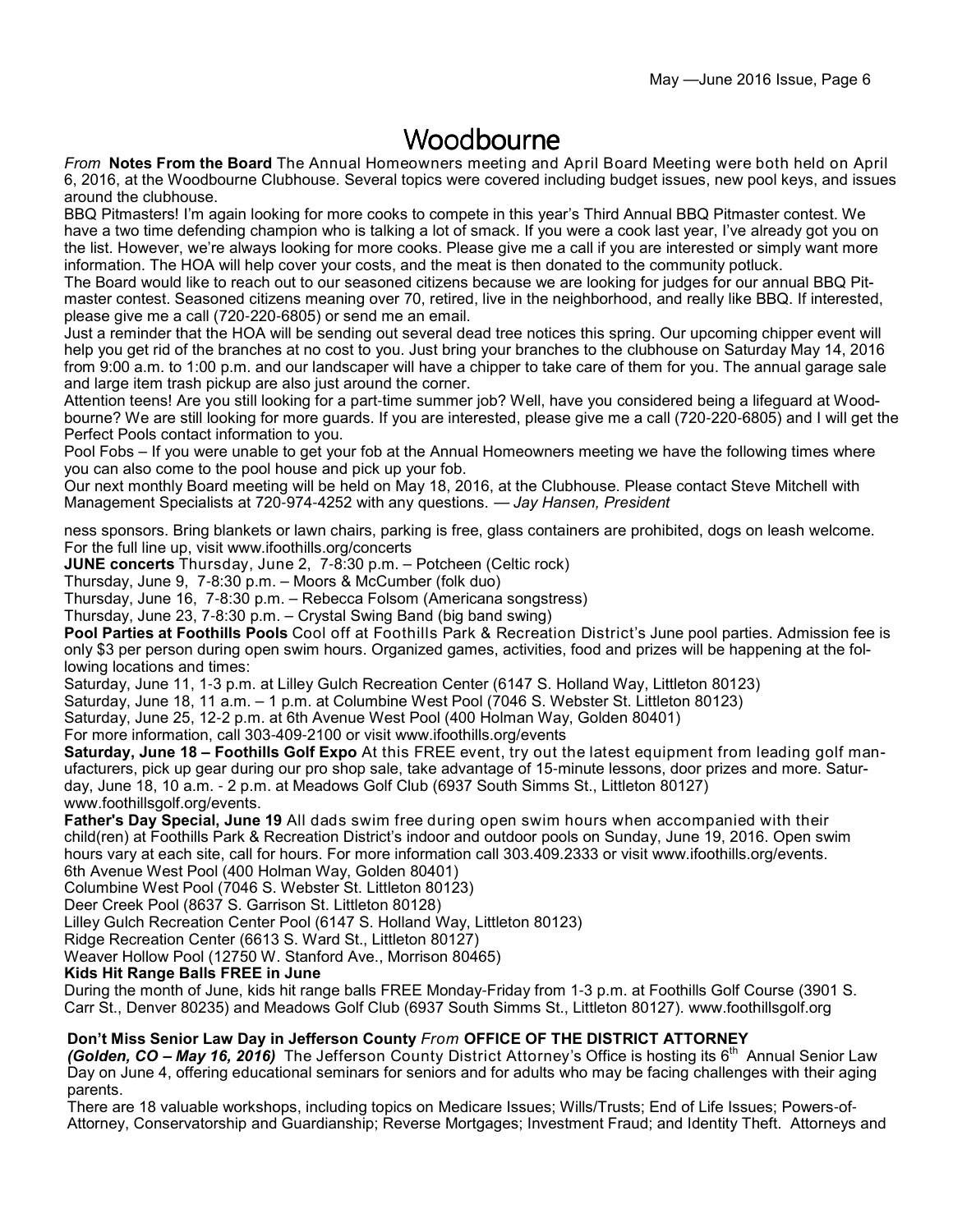representatives from a variety of community resources will be available to answer individual questions. "Ask-an-Attorney" offers free 15-minute consultations.

 "Our population is aging and older adults will be facing complicated issues," says District Attorney Peter Weir, "This information can change the quality of life for seniors and their adult children."

Senior Law Day is Saturday, June 4, from 8:00 a.m. - 1:30 p.m., at the Colorado Christian University, 8787 W. Alameda Ave. in Lakewood.

Registration is only \$10 and includes a continental breakfast, lunch, and the new Colorado Senior Law Handbook, a publication of the Colorado Bar Association. Lunchtime music will be provided by Runaway Express. Payment must made by check, credit card or money order.

For more information, or to register, www.districtattorney1.com or contact Cary Johnson at 303-271-6970, csjohnso@jeffco.us

### **SOCIAL MEDIA SAFETY - ADVICE FOR PARENTS** *From* **OFFICE OF THE DISTRICT ATTORNEY**

1. Parents should monitor their children's social networking sites, including Facebook. To see if your child is a member of one or more Facebook groups, either check "Groups" on their device, or use their password and sign-on information to check their Facebook page. Select "Groups" to see the child's activity in various groups.

2. We recommend parents supervise or monitor their child's use of technology devices, regardless of the age of the child. The best place for parents to start is to enable privacy settings. These settings require the parents' authorization when your child wants to add apps and programs:

**FOR IPOD, IPAD, APPLE PRODUCTS** Go to the main "Settings" menu on the device; Go to "General" ; Go to "Restrictions": Choose "Enable Restrictions. You will need to create a 4-digit password here. Choose one your child cannot easily guess. Select the apps or programs you want to privacy protect. When your child wants to add an app, they must have your authorization, enabling you to learn more about what the app does. Follow this procedure up to "Restrictions" where you will be able to "Disable Restrictions" so that an app can be added.

If you still have problems working through parental controls, your service provider (Verizon, AT&T, etc.) have help desk staff that will help you.

**FOR ANDROID PRODUCTS** The steps to enabling parental controls with an Android device is different from that of an Apple product (Iphone, Ipad, etc). Below are some helpful links:

https://www.internetsafetyproject.org/wiki/parental-controls ; https://www.internetsafetyproject.org/wiki/mobile-devices There are also many helpful parental control apps available:

http://www.tomsguide.com/us/best-parental-control-apps,review-2258.html

3. We recommend a curfew for technology where ALL technology devices are turned in to the parents at a set time each night. The electronics can be charged in the parents' room, rather than accessible to your child throughout the night. 4. Facebook offers a wealth of valuable family safety information on their website at www.facebook.com/safety 500 Jefferson County Parkway, Golden, Colorado 80401-6020 (303) 271-6800 FAX (303) 271-6888

**Preparing Makes Sense by Amber Luttrell, Community Relations Manager, aluttrel@jeffco.us —**The likelihood that you and your family will recover from an emergency tomorrow often depends on the planning and preparation done today. While each person's abilities and needs are unique, every individual can take steps to prepare for all kinds of emergencies from fires and floods to potential terrorist attacks.

The reality of a disaster situation is that you will likely not have access to everyday conveniences. To plan in advance, think through the details of your everyday life. If there are people who assist you on a daily basis, list who they are and how you will contact them in an emergency. Think about what modes of transportation could serve as back-ups. If you require life-sustaining equipment or treatment such as a dialysis machine, find out the location and availability of more than one facility. For every aspect of your daily routine, plan an alternative. Make a plan and write it down. Keep a copy of your plan in your emergency supply kits and a list of important information and contacts in your wallet. Share your plan with your family, friends, service providers and others in your personal support network.

**Personal Support Network** If you anticipate assistance during a disaster make a list of family, friends, and others who will be part of your plan. Talk to these people and ask them to be part of your support network. Share each aspect of your emergency plan with everyone in your group, including a friend or relative in another area who would not be impacted by the same emergency. Make sure everyone knows how you plan to evacuate your home, school, or workplace and where you will go. Make sure that someone in your personal support network has an extra key to your home and knows where you keep your emergency supplies. Teach them how to use any lifesaving equipment or administer medicine in case of an emergency. Practice your plan with those who have agreed to be part of your personal support network.

**Communications Plan** Your family may not be together when disaster strikes to plan how you will contact one another and review what you will do in different situations. Consider a plan where each family member calls, sends a text, or emails the same friend or relative in the event of an emergency. It may be easier to make a long-distance phone call than to call across town, so an out-of-town contact, not in the impacted area, may be in a better position to communicate among separated family members. You may have trouble getting through, or the phone system may be down altogether, but be patient. For more information on how to develop a communications plan, visit www.ready.gov.

**Stay Connected** Depending on your circumstances and the nature of the emergency, the first important decision is whether you stay or go. You should understand and plan for both possibilities. Use available information to determine if there is